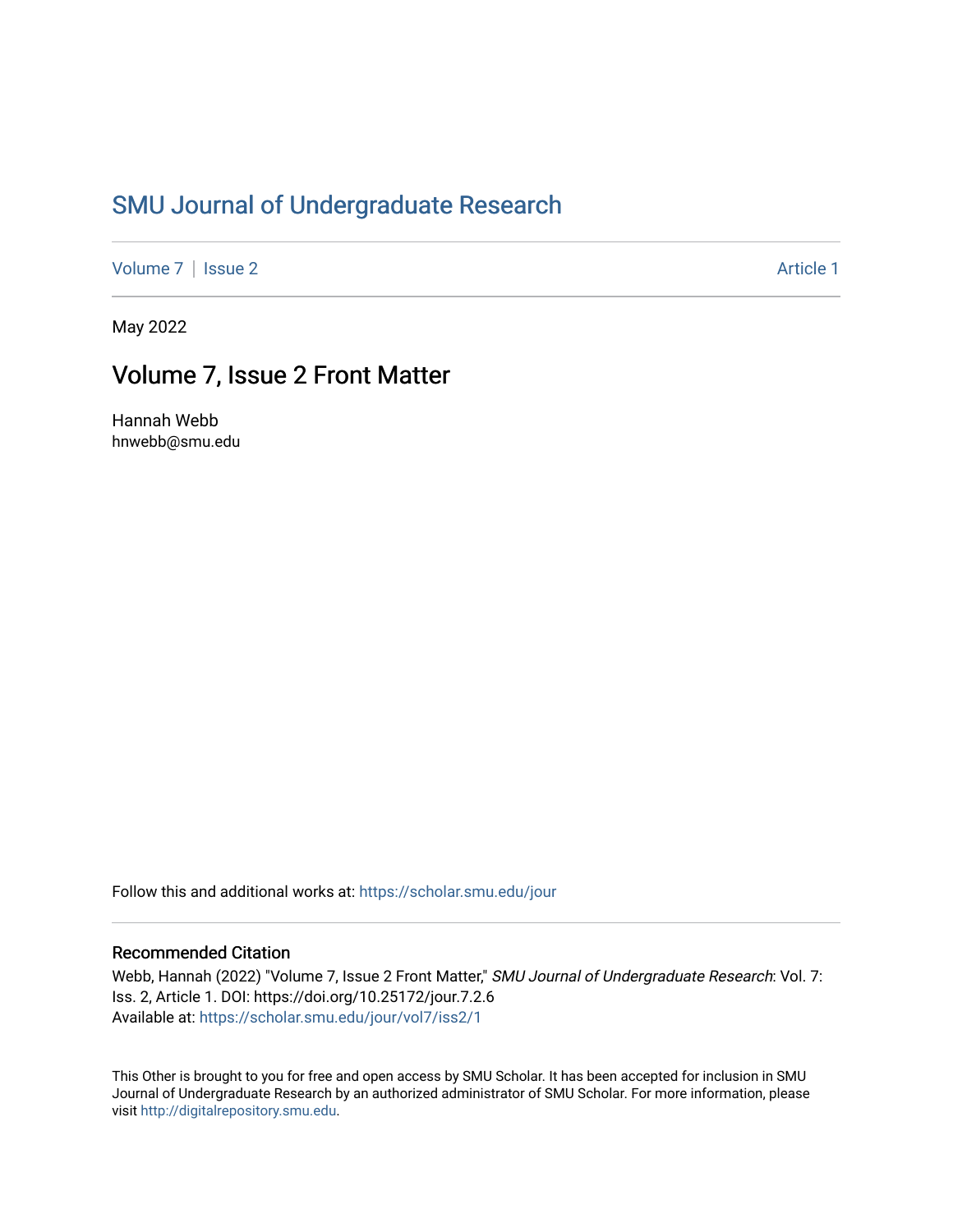Webb: Volume 7, Issue 2 Front Matter

Cover art: Lizzy Hanna Hannah Webb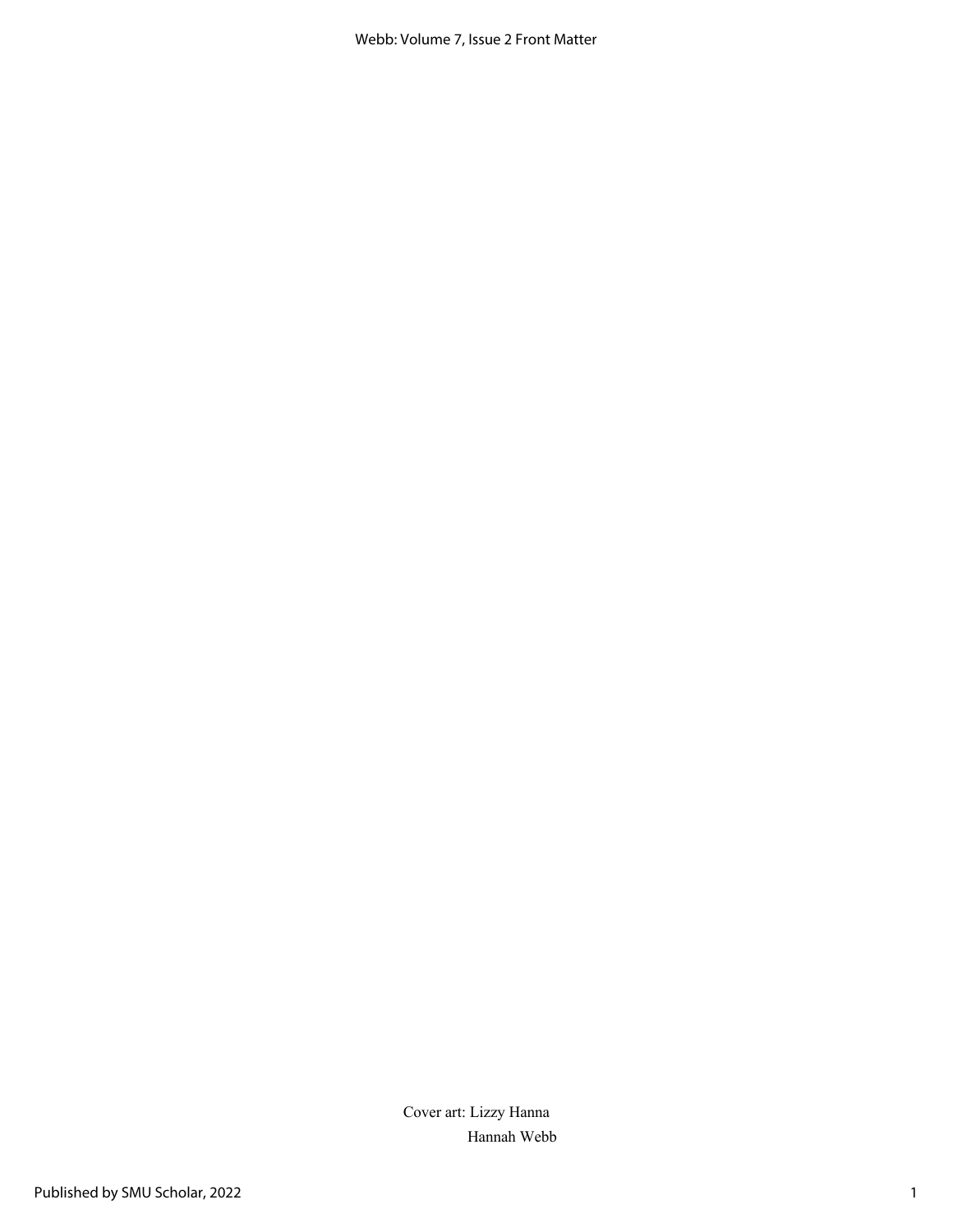# SMU Journal of<br>DIMU Undergraduate Research

VOLUME 7 | ISSUE 2 | SPRING 2022

Southern Methodist University Dallas, TX 75205

Sponsored by the SMU Office of the Provost, the Office of Engaged Learning, and the Central University Libraries.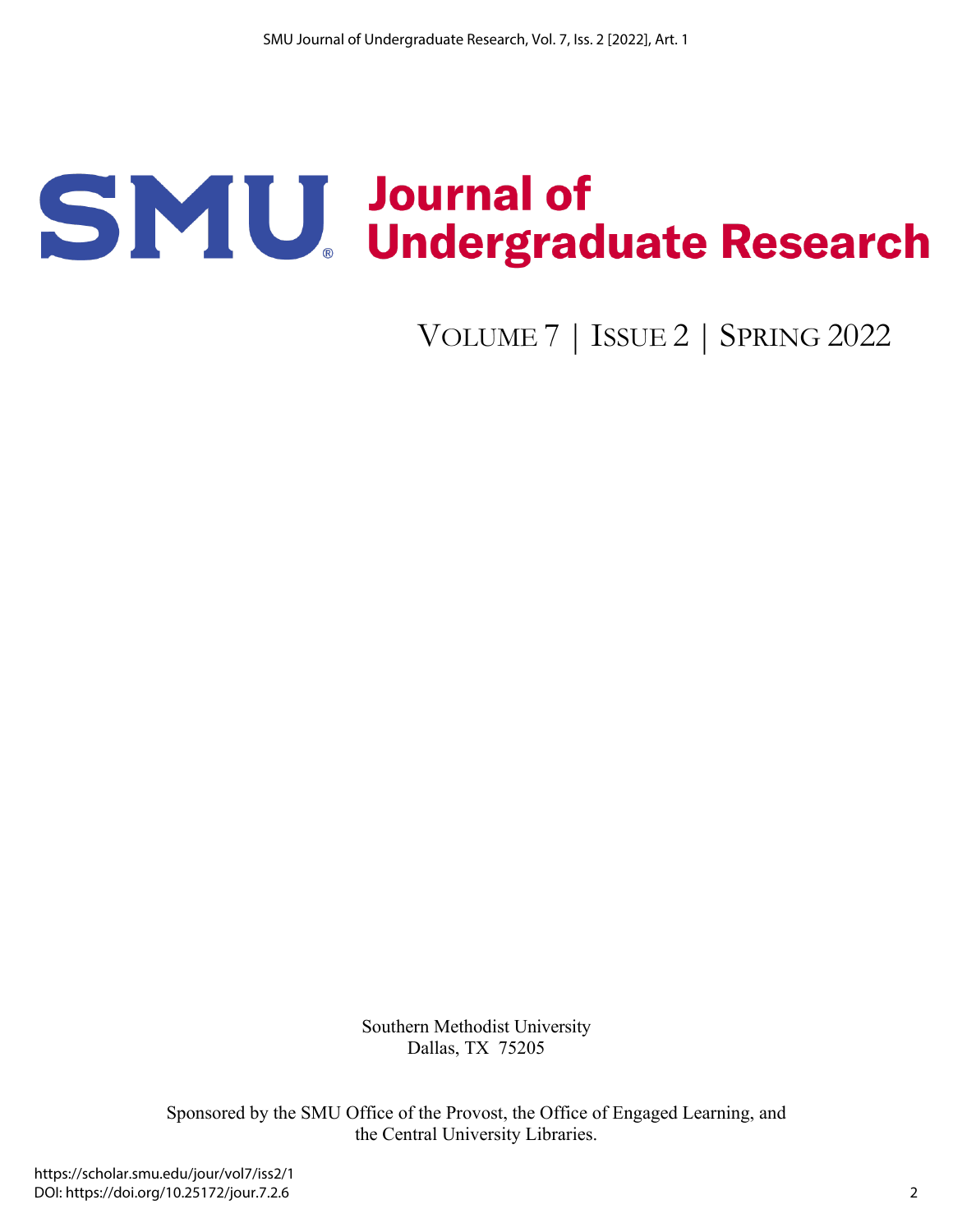# **STAFF**

## JOURNAL EDITORIAL BOARD

EDITOR-IN-CHIEF

Hannah Webb

SENIOR EDITOR

Jessie M. Henderson

ASSISTANT EDITORS

Thatcher Dunlap Isabelle Galko Engie Hamza Tamal Pilla Saifiyah Zaki

OFFICE OF ENGAGED LEARNING **DIRECTOR** Jennifer Ebinger ASSISTANT DIRECTOR Adam Neal

FACULTY FELLOW FOR UNDERGRADUATE RESEARCH PROGRAMS David Son

*SMU Journal of Undergraduate Research (SMU JoUR)* Volume 7 | Issue 2 | Spring 2022 scholar.smu.edu/jour ©2022 *SMU JoUR*. All rights reserved.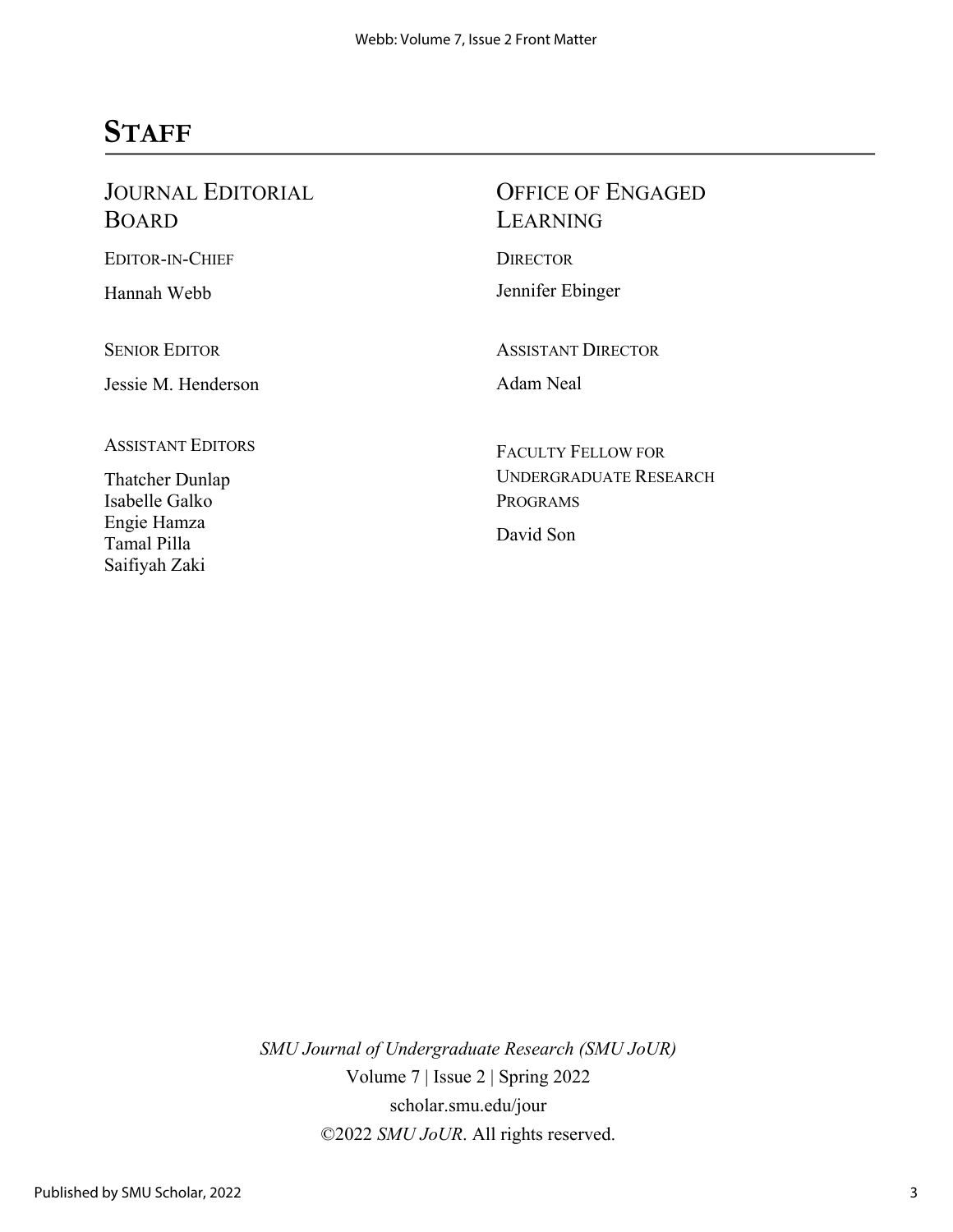SMU Journal of Undergraduate Research, Vol. 7, Iss. 2 [2022], Art. 1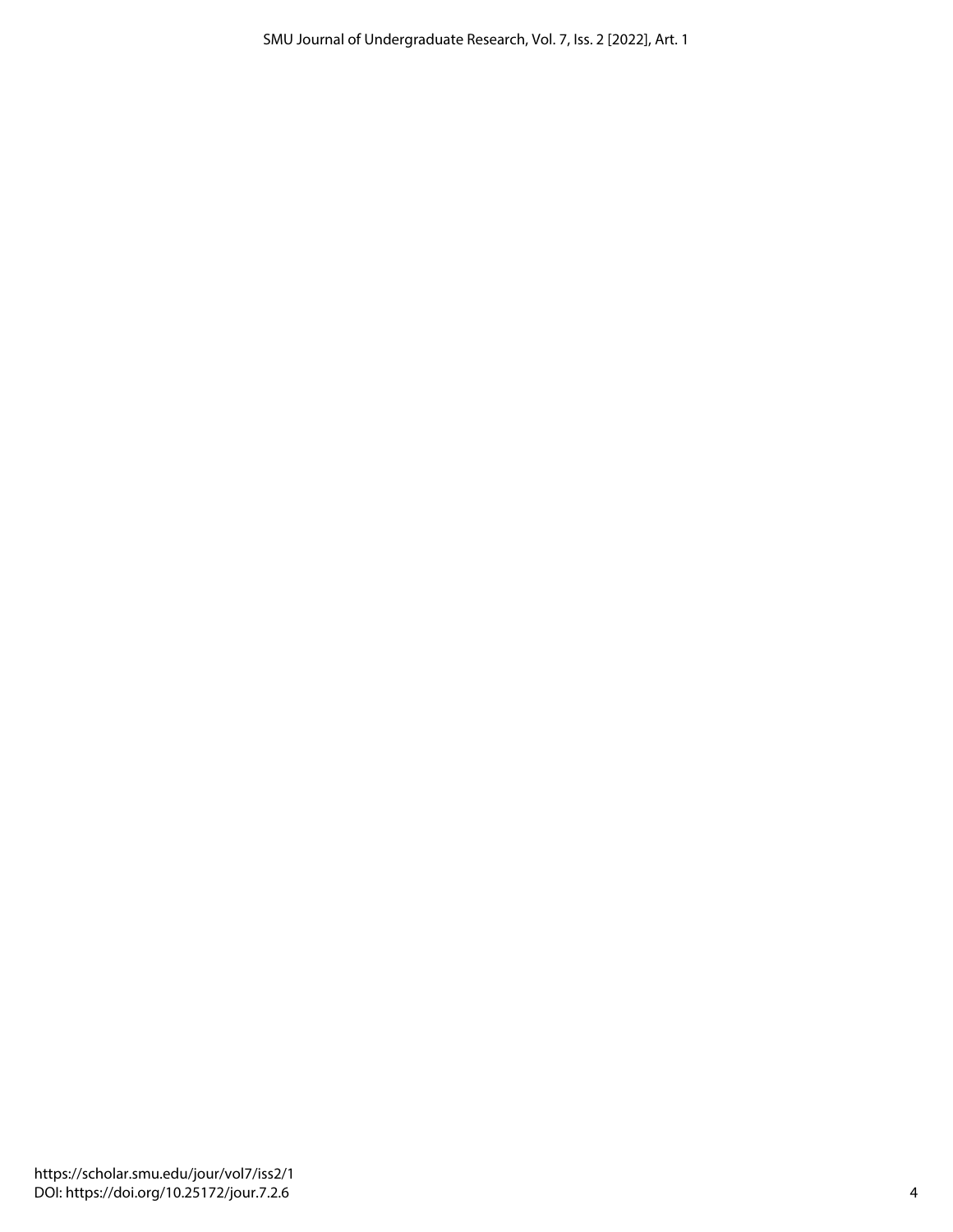#### **SMU UNDERGRADUATE RESEARCH PROGRAMS**

**The Hamilton Undergraduate Research Scholars Program** enables Dedman College's most promising students to collaborate with top faculty researchers and contribute to the creation of knowledge in significant and meaningful ways. Each faculty/student team submits a competitive proposal for the project to the Program Director in response to a call for proposals in August of each academic year. A small number of Hamilton Undergraduate Research Scholar Awards are also made for the summer with a request for applications going out in late April. Awards are up to \$3000/semester with matching funds available from the University Undergraduate Research Program.

**Robert Mayer Undergraduate Research Fellowships**  through the Dedman College Interdisciplinary Institute allow students to conduct research integrating two or more fields. Mayer Interdisciplinary Fellows will have access to \$1500 to use for research travel or for other expenses related to the development and completion of their research project.

**John G. Tower Center Student Fellowships** provide a gateway for students to pursue work in politics and government. Undergraduate Fellows collaborate closely with faculty to develop research projects that either become published or presented for faculty or professional review. Fellows are accepted during the second semester of their sophomore year and serve as fellows during their junior and senior years. Selection is based on merit and determined by an application and interview process emphasizing ability and interest in research. Each fellow receives a stipend of \$750 per semester for a up to four consecutive semesters, a book allowance for documents related to the independent study project, and support for research expenses.

**Maguire Public Service Interns** are sponsored by the Maguire Center. The Maguire Center—with financial assistance from the Irby Family Foundation—awards summer internships to SMU students who wish to devote time to public service or research in the field of ethics. SMU Public Service Interns have volunteered in a vast number of diverse internship placements. Through such opportunities, students gain concrete information about others' needs, as well as differing perspectives on how to resolve them. Undergraduates receive a \$2000 grant for their internship.

**The Richter International Fellowship Program** is funded by the Paul K. and Evelyn E. Cook Richter Memorial Funds and is awarded to members of the University Honors Program to conduct independent research, usually outside the United States. The project can cover any area of study, but should be international or multicultural in nature. SMU is one of only 12 schools offering Richter Fellowships, and only Honors students are eligible for the Fellowships. Richter Fellows receive funding for one to three months of research over winter or summer break, generally abroad.

Upon returning, Fellows write and submit a scholarly article based on their research with intent to seek publication.

**The McNair Scholars Program** is a federally funded TRIO program that serves a diverse group of undergraduate students at 151 universities across the nation. The program was designed to prepare students typically underrepresented in graduate education for doctoral attainment through involvement in intensive undergraduate research. McNair Scholars complete a funded summer research opportunity, where they work closely alongside a faculty mentor. Additionally, the program provides academic and career advising, faculty mentoring, and assistance with graduate school applications.

#### **OFFICE OF ENGAGED LEARNING**

The Office of Engaged Learning offers significant cocurricular programs for both undergraduate research and entrepreneurship. In addition to the funding programs below, the office hosts opportunities for students to present research (Fall Research Symposium, Research Days Undergraduate Poster Session, and the Journal of Undergraduate Research). The office also hosts workshops for students to develop skills as researchers and entrepreneurs.

Through the **Big iDeas** Pitch Contest and Business Plan Competition, students can win seed money for starting a business, building a foundation, designing a product, or providing a service. Big iDeas winners receive full access to the **Incubator@SMU** in Expressway Tower. At the Incubator, students benefit from professional development, access to office space, and mentoring from entrepreneurs-inresidence.

The **Engaged Learning Fellowship (ELF)** allows undergraduate students to engage in capstone-level scholarly research, creative projects, professional internships, or community service projects. SMU funds ELFs up to \$2000 per project and records their project titles on student transcripts and in commencement booklets.

The **Undergraduate Research Assistantship (URA)**  program provides research opportunities for students in all disciplines. Students work side by side with faculty mentors, for whom the Office of Engaged Learning provides matching funds to a department, school, or research grant. Our research programs have supported thousands of students across the university, from first year to senior year. Student researchers have achieved numerous milestones such as conference presentations, co-authoring papers, and journal publications.